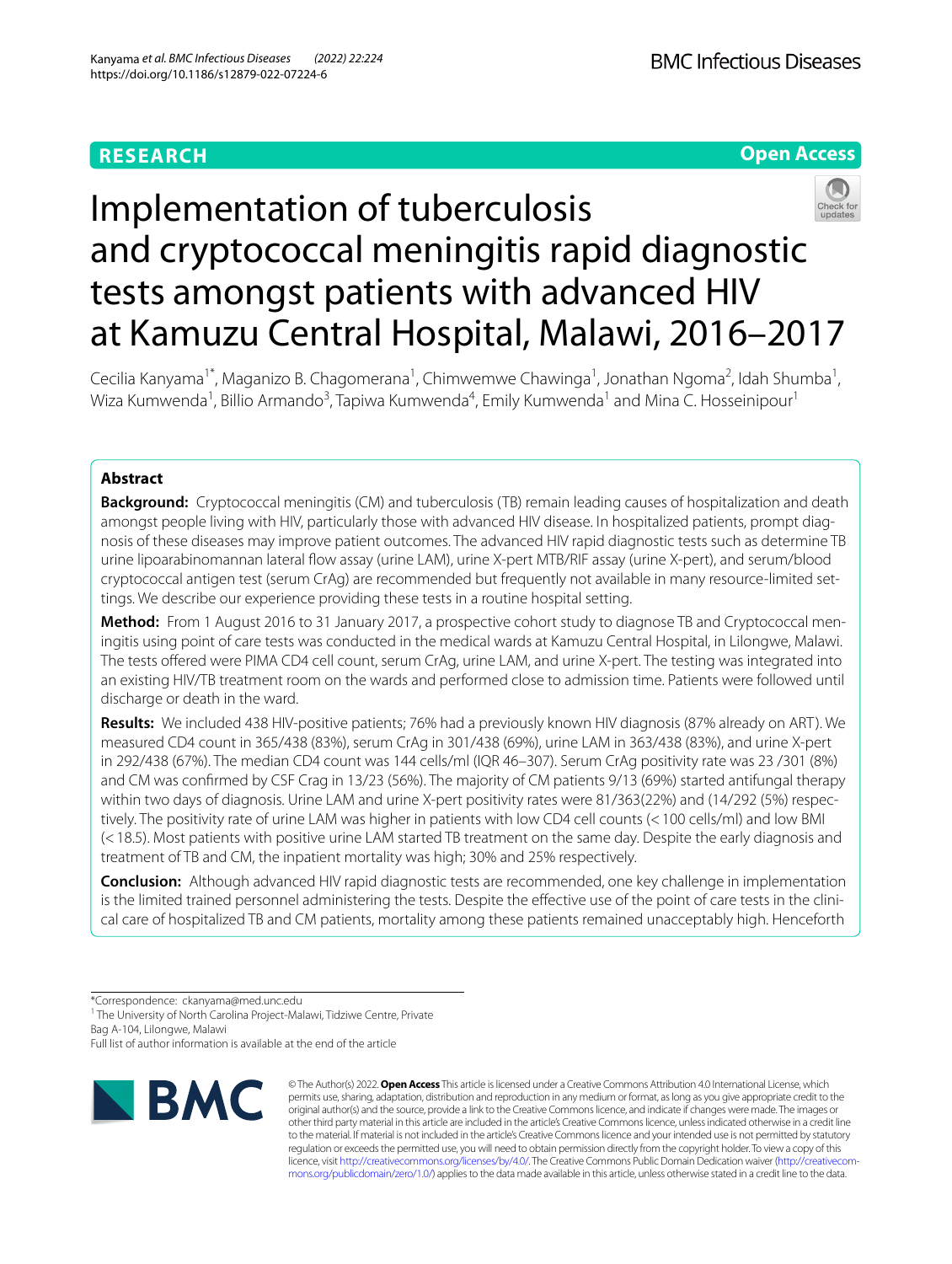we need to train other cadres apart from nurses, clinicians, and laboratory technicians to conduct the tests. There is an urgent need to identify and modify other risks of death from TB and CM.

*Trial registration:* Malawi National Health Science Research committee: Protocol # 1144. Registered 2 July 2014 and University Of North Carolina IRB #: UNCPM 21412, approved 13th October 2014.

**Keywords:** Advanced HIV disease, Rapid diagnostic test, Cryptococcal disease, Tuberculosis, HIV, Malawi

#### **Introduction**

Despite the successful roll-out of antiretroviral therapy (ART) programs in Sub-Saharan Africa, patients still present to hospital with advanced HIV disease (defned as a  $CD4 < 200/mm<sup>3</sup>$  or WHO stage 3 or 4) and consequently, medical admissions and death due to HIV-related infectious diseases remain unacceptably high [[1–](#page-6-0)[5\]](#page-6-1). Mortality rates are high amongst people living with HIV (PLHIV) who are newly diagnosed with HIV, have not started ART, or have been on ART for less than a year. Most hospital deaths amongst PLHIV occur within two days of hospitalization [\[3](#page-6-2), [6\]](#page-6-3). In Autopsy studies, major causes of death of hospitalized (inpatients)PLHIV are disseminated tuberculosis (TB) (37%) and cryptococcal meningitis  $(CM)$  (20%) [\[7](#page-6-4)[–9](#page-6-5)]. Similarly, the causes of early mortality in outpatients with advanced HIV disease starting ART are TB (47%) and CM (12%) [[10\]](#page-6-6). However, TB and CM remain undiagnosed at death in 38% and 50% of patients [[10,](#page-6-6) [11](#page-6-7)].

A death audit conducted in 2004 at Kamuzu Central Hospital (KCH), a tertiary referral hospital in Lilongwe Malawi, reported a mortality rate of 24% amongst hospitalized PLHIV. A similar audit conducted eight years later at KCH reported the same mortality rate despite the marked expansion of ART nationally [[3,](#page-6-2) [6\]](#page-6-3). In Blantyre (southern Malawi), despite a reduction in populationbased HIV mortality and hospitalization, inpatient mortality for PLHIV remained constant from 2012 to 2019 at the tertiary referral hospital (Queen Elizabeth Central Hospital) [\[12\]](#page-6-8).

The unwavering inpatient mortality trend in PLHIV can be addressed by identifying key health system failures [\[4](#page-6-9)]. One key health system failure is a delayed diagnosis of opportunistic infections in those with advanced HIV. The delayed diagnosis often leads to delays in ofering rightful treatment. To improve the diagnosis of opportunistic infections and reduce inpatient mortality, KCH developed the following strategies: (1) restructuring wards to include a medical "short stay" unit where patients are stabilized and admitted and get routine opt-out HIV testing, using routine order sets for specifed conditions [[13\]](#page-6-10), and (2) starting treatment for identified opportunistic infections and ART soon after diagnosis. Although these strategies are already in place, most hospital deaths in PLHIV still occur within two days of admission and usually before a diagnosis of HIV and opportunistic infection  $[2]$  $[2]$ . Therefore, there is still an urgent need for improved, rapid diagnostic testing on admission to the medical wards.

In areas with a high prevalence of TB and HIV, the addition of advanced HIV rapid diagnostic tests (ADHIV RDTs) for the diagnosis of TB and CM increases the yield of TB and CM. ADHIV RDTs also reduce mortality in some subgroups including those with CD4<100 cells/  $mm<sup>3</sup>$ , anemia, and those with suspected TB at admission [[14\]](#page-6-12). Although urine LAM has the highest yield in those with a CD4 count below  $100$  cells/mm<sup>3</sup>, WHO guidance stipulates that urine LAM should be performed for all hospitalized patients regardless of CD4 count [[15\]](#page-6-13). In outpatient clinics, CM screening using serum CrAg and preemptive treatment with antifungal drugs reduces mortality, is feasible, and can be cost effective  $[16, 17]$  $[16, 17]$  $[16, 17]$  $[16, 17]$ . However, there is still a gap in the implementation and yield of routine screening for CM using serum CrAg in hospitalized HIV-positive patients.

While following the WHO recommendations for the management of advanced HIV infection, we adopted and assessed the impact of ADHIV RDTs in the medical wards at KCH for diagnosing TB and CM. We assessed an organizational model where we incorporated rapid diagnostic testing using urine LAM, urine X-pert, and serum CrAg into the general medical inpatient care setup at KCH, a tertiary level hospital in Malawi.

#### **Methods**

#### **Study design and patients**

KCH is a tertiary level hospital in the central region of Malawi and is a referral hospital for fve other district hospitals. The hospital admits 8000 patients per year in the medical wards. Standard of care services at the time of the study included opt-out HIV testing and inpatient ART initiation, TB diagnosis through clinical and radiological criteria, microbiological fuid analysis (cell count, gram stain), sputum ZN and sputum X-pert MTB/RIF. There was no routine screening for CM. For suspected cases of CM, the diagnosis was made based on a suggestive history followed by confrmation by CSF analysis using Indian Ink stain.

We conducted a prospective cohort study where the ADHIV RDTS (PIMA CD4 cell count, urine LAM, urine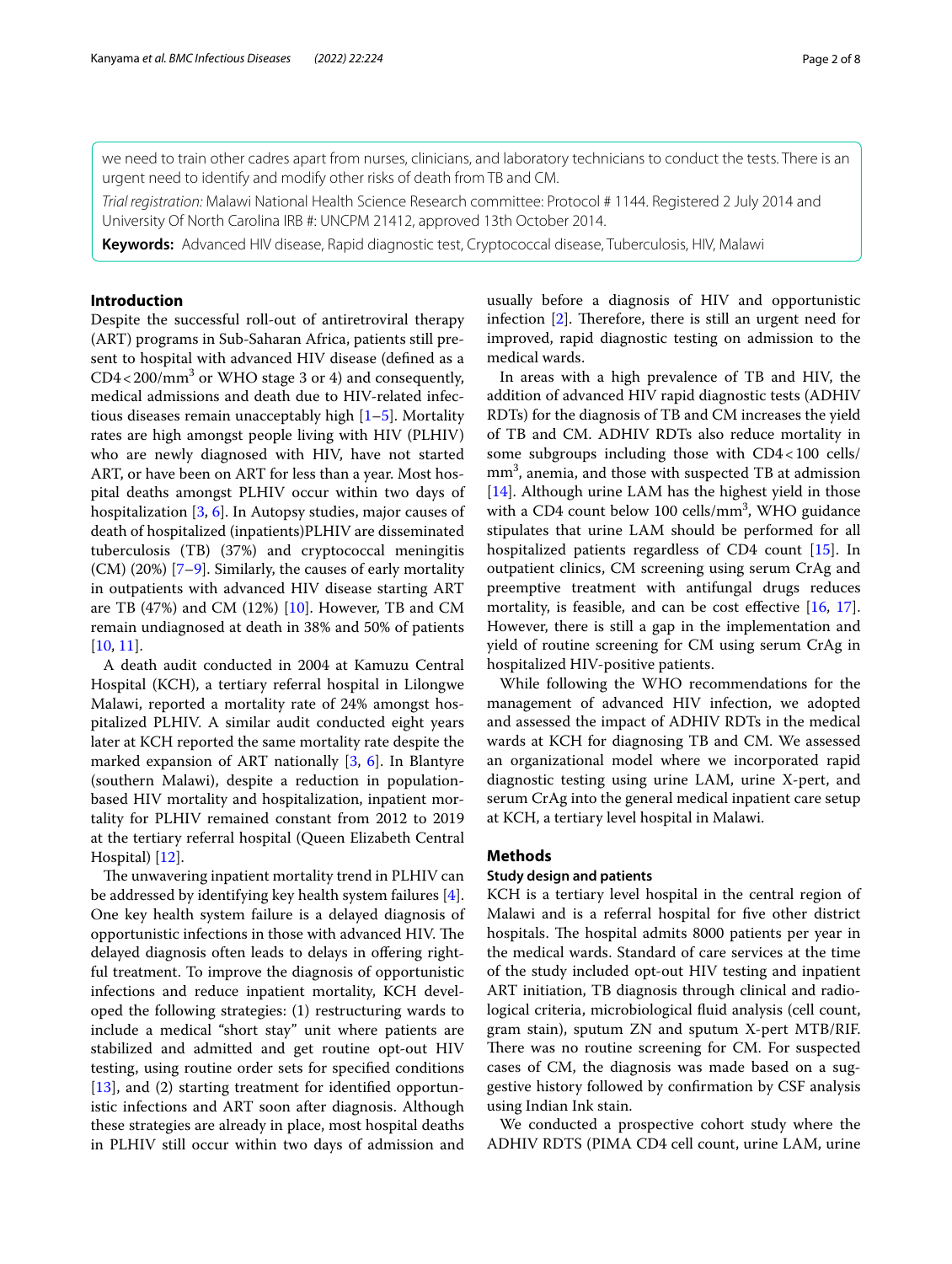X-pert, and serum CrAg) were introduced in the admission and inpatient medical care setup for 6 months between 1 August 2016 and 31 January 2017. The  $TB/$ HIV treatment room in the ward was modifed to incorporate the required point of care test kits and testing algorithms.

All HIV-positive patients in the ward were eligible to have the ADHIV RDTs. However, because of limitations in the availability of test kits and no personnel to perform the tests on weekends and during the night, not all HIV-positive patients had the ADHIV RDTs. The ADHIV RDTs supplemented the routine care that patients received. The PIMA CD4 cell count and urine LAM were done in the ward while urine x-pert, serum, and CSF CrAg were done at the laboratory. All Patients with positive serum CrAg had a confrmatory lumbar puncture (LP) for CM. Patients already on TB treatment did not have a urine LAM or urine x-pert test but were screened for CM.

We obtained ethical approval from the Malawi National Health Research Committee and University of North Carolina at Chapel Hill (UNC) IRB. Written consent was required because these tests were not part of routine care.

#### **Protocol training**

Immediately before the start of the study, we conducted training for the study clinician and nurses. The study principal investigator and microbiology department technician at the UNC project led the training. The study training included a theory segment and a practical segment on collecting samples and performing the urine LAM, serum CrAg, and PIMA CD4 cell test. Urine x-pert test was done at UNC project Laboratory and was not part of the training sessions. Using the trainer of trainers' model, the training propagated to all medical admissions and inpatient care teams including nurses and clinicians. The study nurse and clinician continued to supervise all staff during the period.

#### **Procedures**

The study nurse identified all recently admitted PLHIV in the ward during working hours and as close to the admission time as possible. Once identifed, eligible patients or their guardians provided informed consent for study participation.

After enrollment, a urine specimen was collected in a sterile container and tested in the ward for urine LAM and transferred to UNC Project laboratory for urine X-pert testing. Urine LAM was defned as positive using the grade 1 cutoff on the manufacturer's post-2014 reference card. CD4 cell counts were done by Alere PIMA® CD4 machine. The study nurse, study clinician, or the hospital clinicians/nurses performed these tests. The urine LAM test result and CD4 were available to the patient within an hour of sample collection. The UNC-Project laboratory also performed serum and CSF CrAg. The goal was to have all results within 24 h of sample collection. All tests were performed according to the manufacturer's instructions. As part of routine clinical care procedures at the hospital, all TB suspects who could submit sputum received immediate sputum X-pert MTB/ RIF tests per the proposed Malawi algorithm. Other routine care procedures i.e. microbiological fuid analysis, sputum Ziehl–Neelsen stain, X-rays, sonography, were requested by the attending clinicians as needed.

We documented all results in the patient's fles for review by the attending clinician in the ward. The clinical management and provision of TB and or CM treatment were at the discretion of the attending clinician by local practice and national guidelines. TB diagnosis was either confrmed (positive urine LAM/x-pert, Sputum AAFB/xpert MTB/RIF) or presumptive (based on clinical presentation and imaging only). Using a standardized case report form, the study team collected information from the admission forms, ADHIV RDTs logs, and clinical notes on demographics, fnal diagnosis, and treatment outcomes for patients treated for TB and CM.

#### **Statistical analysis**

The data collected was double entered into a passwordprotected customized Microsoft access 2013 Database. Stata version 14.2 was used for all statistical analyses.

Categorical variables were summarized as counts and percentages. Continuous variables were summarized using medians and their corresponding interquartile ranges (IQRs). We assessed the association between baseline characteristics and HIV diagnosis status at admission using fsher's exact test (categorical variables) and Wilcoxon rank-sum test (continuous variables). The Fisher's exact test was also used to assess the association between CD4 count and positivity of each of the following: Urine LAM, urine X-pert, and serum CRAG. We also used the Fisher exact test to compare Urine LAM positivity across diferent BMI levels. We calculated the sensitivity and specifcity of urine LAM with urine X-pert as the gold standard. Kappa statistic was used to compare the agreement of test results between urine LAM and urine X-pert.

#### **Results**

The ADHIV RDTs -PIMA CD4 cell count, urine LAM, urine x-pert, serum CrAg were successfully incorporated into the medical admissions and inpatient care. During the intervention period, 3069 patients were admitted to the medical wards. We could only ascertain HIV status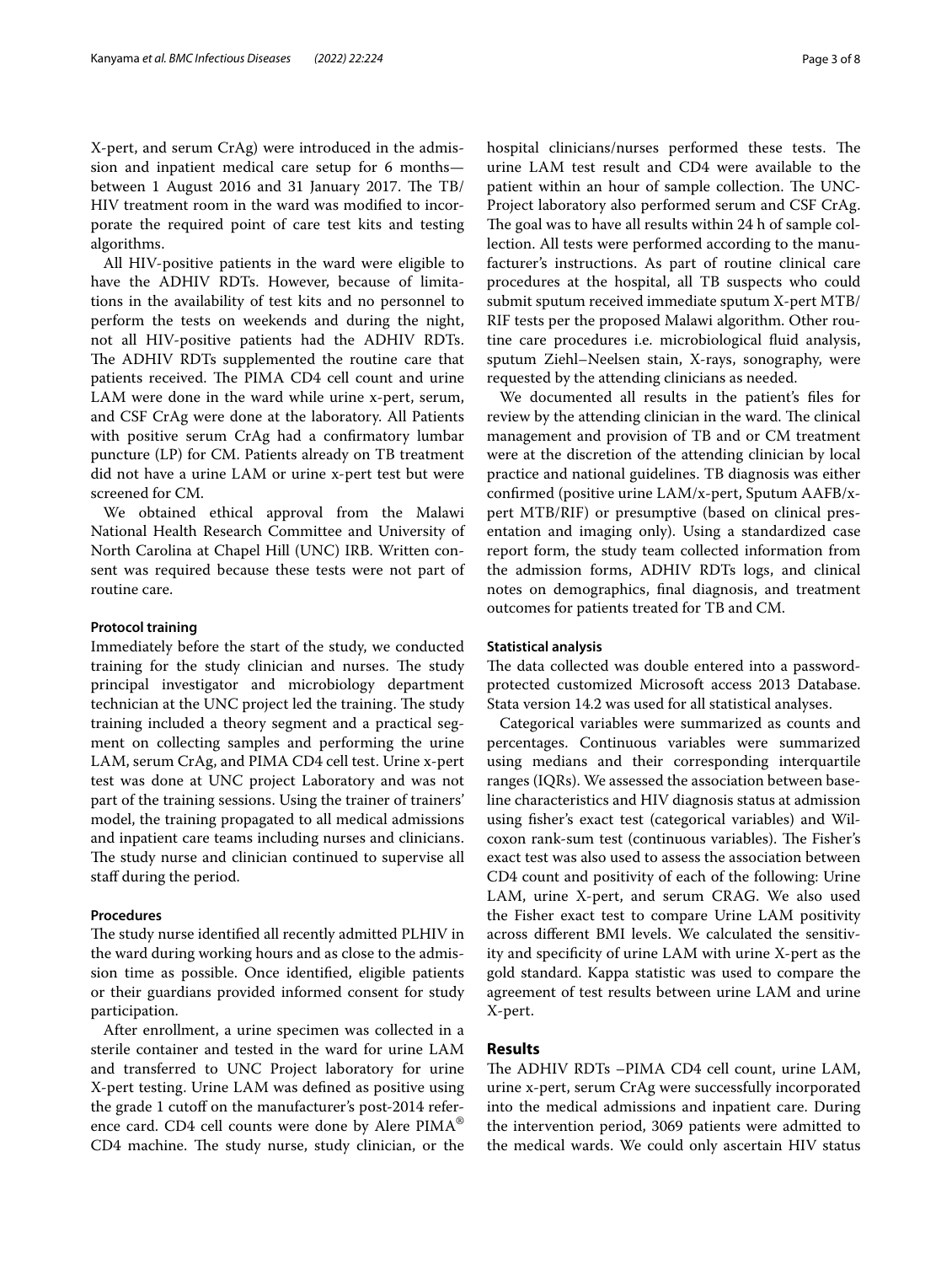in 2165 (70%) of the admissions. The HIV-positivity rate of this group was 980/2165 (45%). 87% (849/980) were known as HIV positive and were already on ART at this hospital admission.

Of the 2165 PLHIV ascertained, only 438 PLHIV were enrolled in the study. Among the enrolled patients, 335/438 (76%) were already known as HIV-positive at admission, 73/438 (17%) were newly diagnosed with HIV infection during admission and the time of HIV diagnosis could not be ascertained in 30/438 (7%). The baseline characteristics of the enrolled patients were similar among participants with known, new, and unknown diagnoses except for gender  $(p=0.01)$  and CD4 cell count  $(p=0.02)$  (Table [1](#page-3-0)).

We measured CD4 cell count in 365/438 (83%), serum CrAg in 301/438(69%), urine x-pert in 292/438 (67%) and urine LAM in 363/438 (83%) of PLHIV. The median CD4 count was  $144$  (IQR:  $46-307$ ). The overall positivity rate for serum CrAg was 7.6% (23/301). Serum CrAg positive test was higher in patients with CD4<100 cells/ml (11.5%) compared to patients with CD4 101–200 cells/ ml (5%) and CD4 > [2](#page-4-0)00 cells/ml (4%),  $p = 0.04$  (Table 2). Of the 23 patients who tested positive for serum CrAg,13 (56%) were confrmed CM by CSF CrAg; 9/13 (69%) of CM started antifungal therapy within two days of LP while 4/13(31%) died shortly after admission before treatment could be administered.

Urine LAM positivity rate was 22% overall (81/363) and signifcantly higher in patients with CD4<100 cells/ ml (31.8%) compared to patients with CD4 101–200 cells/ml (19.1%) and CD4>200 cells/ml (13.9%),  $p=0.001$  (Table [2\)](#page-4-0). Positive Urine LAM was also significantly higher in patients with a low BMI than normal/ overweight (25/80 (32%) and 35/207 (17%) respectively  $(p < 0.005)$  and WHO stage 3 and 4 ( $p < 0.001$ ).

Among 334 patients who had both urine LAM and urine X-pert testing, the number of TB cases detected using urine LAM [76 (22.8%)] was higher compared to the number of TB cases detected using urine X-pert [16 (4.8%)], proportion diference=0.18; 95% CI: 0.13– 0.23

<span id="page-3-0"></span>**Table 1** Characteristics of PLHIV who were screened for tuberculosis and cryptococcal meningitis while they were admitted to the medical wards at KCH, Lilongwe, Malawi, 2016–2017

| Characteristic                | <b>Total</b> | HIV diagnosis on admission |                       |                             | P-value* |  |
|-------------------------------|--------------|----------------------------|-----------------------|-----------------------------|----------|--|
|                               | N (%)        | Old diagnosis<br>N (%)     | New diagnosis<br>N(%) | Unknown <sup>7</sup><br>N(% |          |  |
| Gender                        |              |                            |                       |                             |          |  |
| Female                        | 205 (47.8)   | 164(50.2)                  | 24 (32.9)             | 17(58.6)                    | 0.01     |  |
| Male                          | 224(52.2)    | 163 (49.8)                 | 49 (67.1)             | 12(41.4)                    |          |  |
| Age (years)                   |              |                            |                       |                             |          |  |
| $14 - 20$                     | 15(3.8)      | 11(3.6)                    | 4(5.7)                | 0(0.0)                      |          |  |
| $21 - 30$                     | 87(21.7)     | 65(21.1)                   | 16 (22.9)             | 6(27.3)                     |          |  |
| $31 - 40$                     | 163 (40.8)   | 124(40.3)                  | 29 (41.4)             | 10(45.4)                    | 0.92     |  |
| $41 - 50$                     | 85 (21.2)    | 67(21.7)                   | 13 (18.6)             | 5(22.7)                     |          |  |
| $50+$                         | 50 (12.5)    | 41(13.3)                   | 8(11.4)               | 1(4.6)                      |          |  |
| <b>BMI</b>                    |              |                            |                       |                             |          |  |
| < 18.5                        | 80 (27.7)    | 64(28.2)                   | 13(27.1)              | 3(21.4)                     |          |  |
| $18.5 - 24.9$                 | 185 (64.0)   | 141(62.1)                  | 33 (68.7)             | 11(78.6)                    | 0.79     |  |
| $25.0 - 29.9$                 | 18(6.2)      | 17(7.5)                    | 1(2.1)                | 0(0.0)                      |          |  |
| $30 +$                        | 3(2.1)       | 5(2.2)                     | 1(2.1)                | 0(0.0)                      |          |  |
| CD4 count                     |              |                            |                       |                             |          |  |
| $<$ 100 cells/mm <sup>3</sup> | 152 (41.5)   | 119 (41.9)                 | 20(32.3)              | 12(63.2)                    |          |  |
| 101-200 cells/mm <sup>3</sup> | 69 (18.9)    | 46 (16.2)                  | 20(32.3)              | 3(15.8)                     | 0.02     |  |
| $>$ 200 cells/mm <sup>3</sup> | 145 (39.6)   | 119 (41.9)                 | 22 (35.4)             | 4(21.0)                     |          |  |
| WHO clinical stage            |              |                            |                       |                             |          |  |
| Stage 1                       | 42 (12.5)    | 30(11.4)                   | 11 (19.6)             | 1(6.7)                      |          |  |
| Stage 2                       | 11(3.3)      | 10(3.8)                    | 1(1.8)                | 0(0)                        | 0.08     |  |
| Stage 3                       | 215 (64.0)   | 164(62.1)                  | 40(71.4)              | 10(66.7)                    |          |  |
| Stage 4                       | 68 (20.2)    | 60(22.7)                   | 4(7.2)                | 4(26.6)                     |          |  |

9 missing gender, 38 missing age, 149 missing BMI, 9 missing gender, 73 missing CD4 cell count, and 103 missing WHO clinical stage \*Fisher's exact test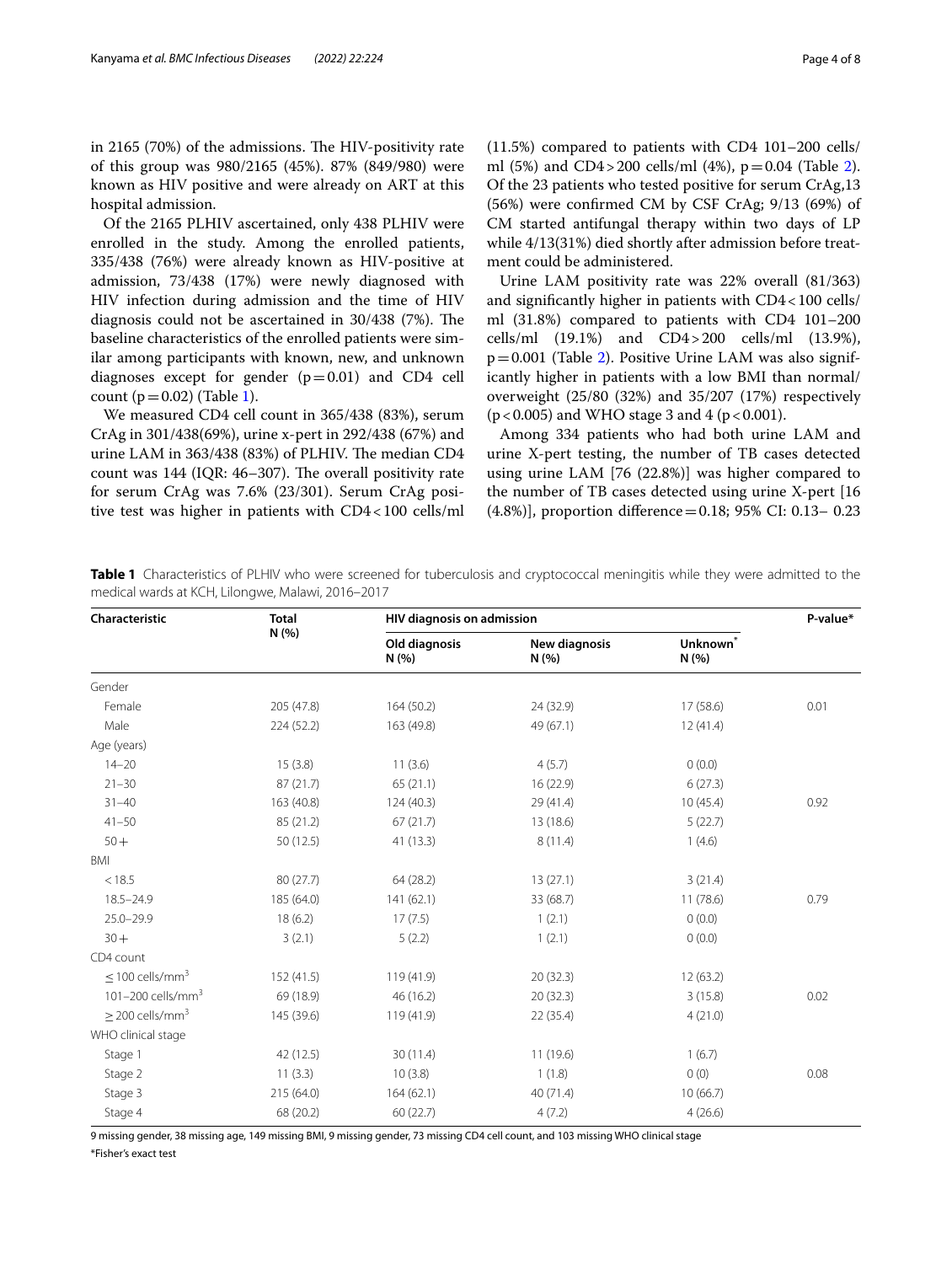| Characteristic | <b>Total</b><br>N (%) | CD4 cell count                        |                                      |                                      |         |
|----------------|-----------------------|---------------------------------------|--------------------------------------|--------------------------------------|---------|
|                |                       | $<$ 100 cells/mm <sup>3</sup><br>N(%) | 101-200 cells/mm <sup>3</sup><br>N(% | $>$ 200 cells/mm <sup>3</sup><br>N(% |         |
| Serum CrAq     |                       |                                       |                                      |                                      |         |
| Negative       | 278 (92.4)            | 108 (88.5)                            | 52 (91.2)                            | 118 (96.7)                           |         |
| Positive       | 23(7.6)               | 14(11.5)                              | 5(8.8)                               | 4(3.3)                               | 0.04    |
| Urine LAM      |                       |                                       |                                      |                                      |         |
| Negative       | 282 (77.7)            | 103 (68.2)                            | 55 (80.9)                            | 124 (86.1)                           |         |
| Positive       | 81(22.3)              | 48 (31.8)                             | 13(19.1)                             | 20 (13.9)                            | 0.001   |
| Urine X-pert   |                       |                                       |                                      |                                      |         |
| Negative       | 278 (95.2)            | 104 (88.9)                            | 57 (98.3)                            | 117(100)                             |         |
| Positive       | 14(4.8)               | 13(11.1)                              | 1(1.7)                               | 0(0)                                 | < 0.001 |

<span id="page-4-0"></span>**Table 2** Results of rapid diagnostic tests for PLHIV admitted in the medical wards and screened for TB and CM stratifed by the CD4 cell count at KCH, Lilongwe, Malawi, 2016–2017

Among those with CD4 cell count results, 64 did not have CrAg or CrAg results were missing; 2 did not have urine LAM results, and 73 did not have urine X-pert test or urine X-pert results were missing

\* Fisher's exact test

<span id="page-4-1"></span>**Table 3** Performance of urine x-pert and Urine LAM for PLHIV admitted in the medical wards and screened for TB at KCH, Lilongwe, Malawi, 2016–2017 N=334

|                    |                           | Urine X-pert            |                         |               |  |
|--------------------|---------------------------|-------------------------|-------------------------|---------------|--|
|                    |                           | <b>Positive</b><br>N(%) | <b>Negative</b><br>N(%) | Total<br>N(%) |  |
| Urine LAM Positive |                           | 13 (81.3)               | 63 (19.8)               | 76 (22.7)     |  |
|                    | Negative                  | 3(18.7)                 | 255 (80.2)              | 258 (77.3)    |  |
|                    |                           |                         | Estimate (95% CI)       |               |  |
|                    | Sensitivity               |                         | 81.3% (54.4, 96.0)      |               |  |
|                    | Specificity               |                         | 80.2% (75.4, 84.4)      |               |  |
|                    | Positive predictive value |                         | 17.1% (9.4, 27.5)       |               |  |
|                    | Negative predictive value |                         | 98.8% (96.6, 99.8)      |               |  |
|                    | Agreement                 |                         | 80.2% (75.6, 83.4)      |               |  |
|                    | Kappa statistic           |                         | 0.22(0.11, 0.33)        |               |  |

 $(p<0.001)$  Of the 16 patients who tested positive using urine X-pert, 13 tested positive using urine LAM (LAM sensitivity=81.3%; 95% CI: 54.4, 96.0%). The agreement in test results between Urine X-pert and Urine LAM was 80.2% and kappa statistic for agreement was 0.22, 95% CI: 0.11- 0.33. (Table [3\)](#page-4-1).

Overall, 97 patients were diagnosed with confrmed TB (84%) or presumed TB (16%).

Because of the poor inpatient record-keeping system, only 241 (55%) patients had a known outcome after hospitalization. Of these,  $46/241$  died (mortality rate = 19.1; 95% CI: 14.6–24.6). Among all the patients diagnosed with TB (97), 61 had known hospitalization outcomes. Of the 61 TB patients with known hospitalization outcomes, 18 patients died (mortality rate=29.5%; 95% CI:

19.2–42.4) despite the prompt initiation of TB therapy within 24 h of diagnosis.

Only 16 fles of the 23 fles for patients who had serum CrAg positive were available to ascertain hospitalization outcomes. Of these 16 patients, 4 died (mortality rate=25.0%; 95% CI: 8.6–54.3), had confrmed CM and died before treatment.

#### **Discussion**

The model of integrating HIV and TB treatment has been successful in outpatient clinics treating HIV patients co-infected with TB [\[18](#page-6-16), [19](#page-6-17)]. We now demonstrate the successful use of ADHIV RDTs in hospital services at a tertiary level hospital in Malawi as a preface to scale up in the country. The program was successful because of didactic training, practical demonstrations of use, the ease of testing using a preset algorithm, and continuous supervision of the new intervention. In addition, the ADHIV RDTs were incorporated into the existing system already providing ART and TB drugs in the medical wards. This helped in reducing the time between diagnosis and treatment of HIV, TB, and CM.

Not surprisingly, CrAg positivity was higher in the hospital setting than in previously documented outpatient settings in Malawi. The prevalence of CrAg positivity among outpatients with CD4<100 cells/ml and WHO stage IV was 3.5% (95% CI: 0–8.4%) and 5.0% (95% CI: 0–15%), respectively [[17\]](#page-6-15). A meta-analysis shows in concordance to our setting that the prevalence of cryptoccaemia is higher in hospitalized patients (9.8% [95% CI, 4.0–15.5%]) compared with outpatients (6.3% [95% CI, 5.3–7.4%]) [[20\]](#page-6-18). In our study, a higher inpatient CrAg positivity rate may have been a result of screening all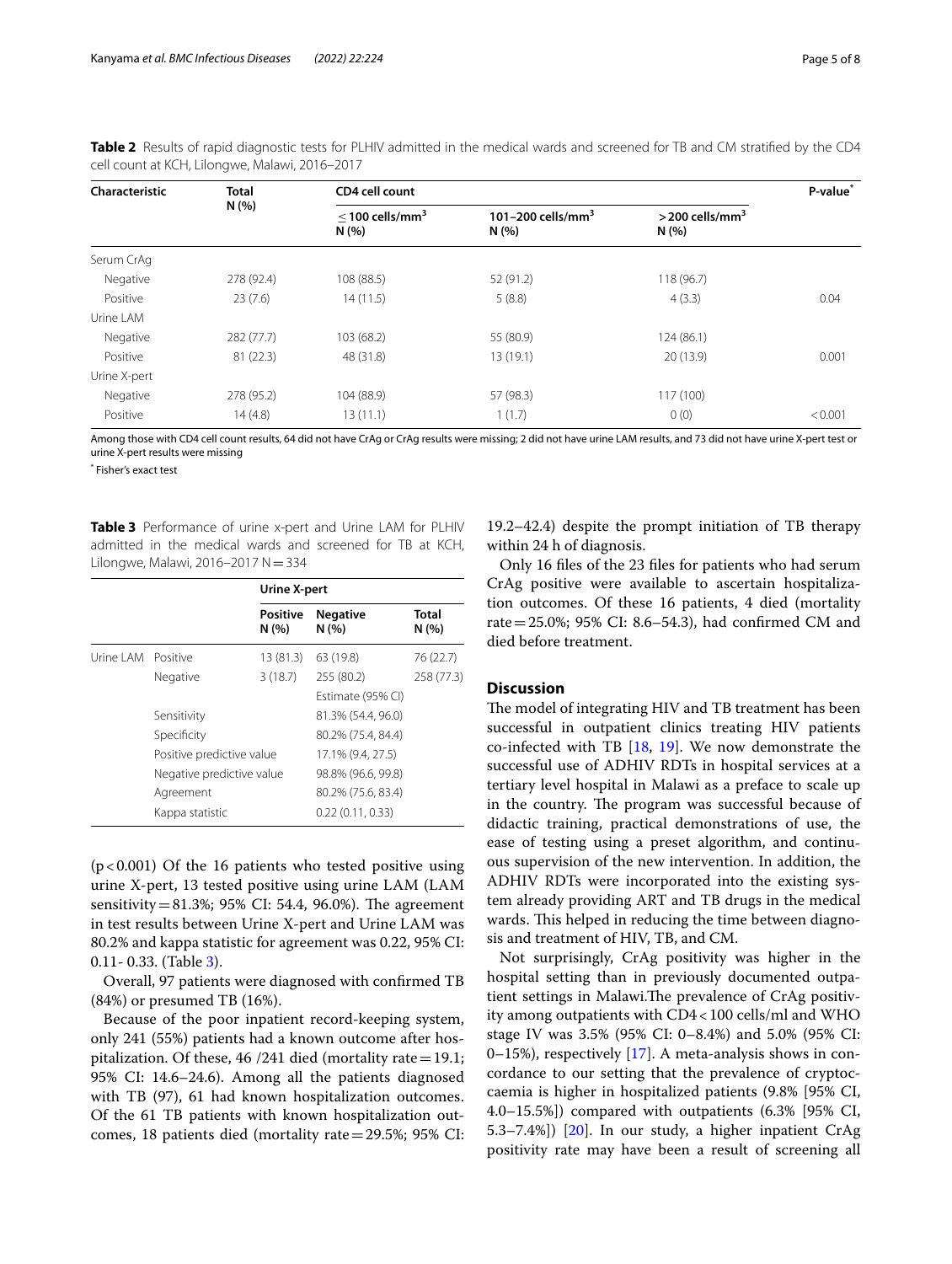PLHIV hospitalized regardless of CD4 count or WHO stage. Our fnding that more than half of the serum CrAg positive patients had confrmed CM supports the need for CrAg screening and preemptive antifungal treatment at the time of HIV diagnosis for all patients with advanced HIV disease [\[8](#page-6-19), [15\]](#page-6-13).

The urine X-pert test did not significantly add to the detection of disseminated TB beyond urine LAM. This is also well supported in a clinical trial which showed that urine LAM had major incremental diagnostic beneft with urine X-pert contributing few additional diagnoses  $[14]$ . The Urine LAM is also easier to use in our setting as it was conducted on the ward whereas the urine X-pert required transportation and testing in the laboratory. The lower cost, easier use, and higher performance of the Urine LAM make it a logical test for investment and incorporation to increase TB diagnosis. Urine X-pert has no signifcant addition to urine LAM as a rapid diagnostic test for TB and therefore can be eliminated from advanced HIV care algorithms for resource-limited settings.

Lower CD4 count  $(\leq 200 \text{ cells/mm}^3)$  was the most important predictor of a positive Urine LAM and serum CrAg test. Hence, CD4 count remains an important marker of the performance of the ADHIV RDTs. However, considering the time and cost of the CD4 cell count test, we need to evaluate the cost-efectiveness of adding a CD4 cell count test in the hospitalized patient as a benchmark for performing ADHIV RDTs. Certainly, the outpatient models show the cost-efectiveness of preemptive screening for cryptococcal disease regardless of CD4 [\[14,](#page-6-12) [19](#page-6-17)]. In our study, half of the patients had CD4 counts below 200 cells/mm<sup>3</sup> but positive cases of LAM and CrAg were also found among patients with  $CD4 > 200$  cells/mm<sup>3</sup> emphasizing the need to follow advanced HIV disease full package model for all hospitalized patients [\[15\]](#page-6-13).

Despite the substantial coverage of ART in Malawi (86%) [[22\]](#page-6-20), hospitalization for HIV related complications remains high (45%). In this study, inpatient mortality was 30% for those with TB and 21% within two weeks of CM diagnosis, similar to r previously reported clinical trials  $[23]$  $[23]$ . There is some evidence of long-term impact on mortality using ADHI RDTs for TB but not for CM [\[14](#page-6-12), [21,](#page-6-22) [24\]](#page-7-0). Our study was not able to conduct routine HIV RNA to determine the rate of treatment failure among these inpatients with ART experience or fully evaluate their adherence. However, the treatment failures identifed in hospital admissions represent failures in the outpatient systems of the HIV program. These system problems may include inadequate pre-ART screening for opportunistic infections, missed treatment failure evaluations, weak retention strategies for defaulters, late

diagnosis of HIV infection, and late presentation for acute illnesses. The short time from admission to death for our cases highlights that real-time inpatient diagnosis may be too late to signifcantly alter mortality for our inpatient population. Strengthening outpatient programs

is needed to reduce mortality. We could not assess all inpatients due to high volumes and limited resources. However, we believe the patients in this study refect a true picture of the situation in the medical department. We were also unable to ascertain all inpatient outcomes that may have afected our overall inpatient mortality estimate. The study staff looked through all discharge/death folders and notes available in the wards but some fles were missed because of inadequate record keeping. The hospital record-keeping is poor because the hospital uses paper-based unstandardized documentation. Most missing fles would presumably be of patients who died as death fles are taken away from the wards expeditiously to perform death audits. However, TB and CM diagnoses and mortality estimates in this study align with previous work in Malawi [\[3](#page-6-2), [6,](#page-6-3) [12](#page-6-8), [23\]](#page-6-21).

Key challenges in the implementation of ADHIV RDTs noted were inability to assess all admissions with existing staff, high turnover of staff requiring continuous mentorship, renovation of space to include adequate lighting for visualization of ADHIV RDTs results, and the time required to perform a test that required dedicated staf. These thematic areas need further exploration as the scale-up ADHIV RDTs for management of opportunistic infections continues.

#### **Conclusion**

ADHIVRDTs for TB and CM in hospitalized HIV-positive patients can lead to improvements in the timely diagnosis and treatment of TB and CM. The urine LAM test remains easy to perform assay and has the best yield for disseminated TB. One implementation challenge is limited trained personnel to administer the tests. Therefore, it is necessary to train other cadres apart from nurses, clinicians, and laboratory technicians to conduct these tests. Despite the rapid diagnosis and initiation of treatment, mortality remains high for TB and CM, suggesting the need for earlier diagnosis in an outpatient setting. Research is imperative to defne risks for high mortality in patients with advanced HIV disease to improve outcomes.

#### **Abbreviations**

ART: Antiretroviral therapy; CM: Cryptococcal meningitis; Crag: Cryptococcal antigen; HIV: Human immunodefciency virus; KCH: Kamuzu Central Hospital; LAM: Lipoarabinomannan; ADHIV RDTS: Advanced HIV Rapid diagnostic tests; TB: Tuberculosis; PLHIV: People living with HIV; LP: Lumbar puncture; UNC: University of North Carolina.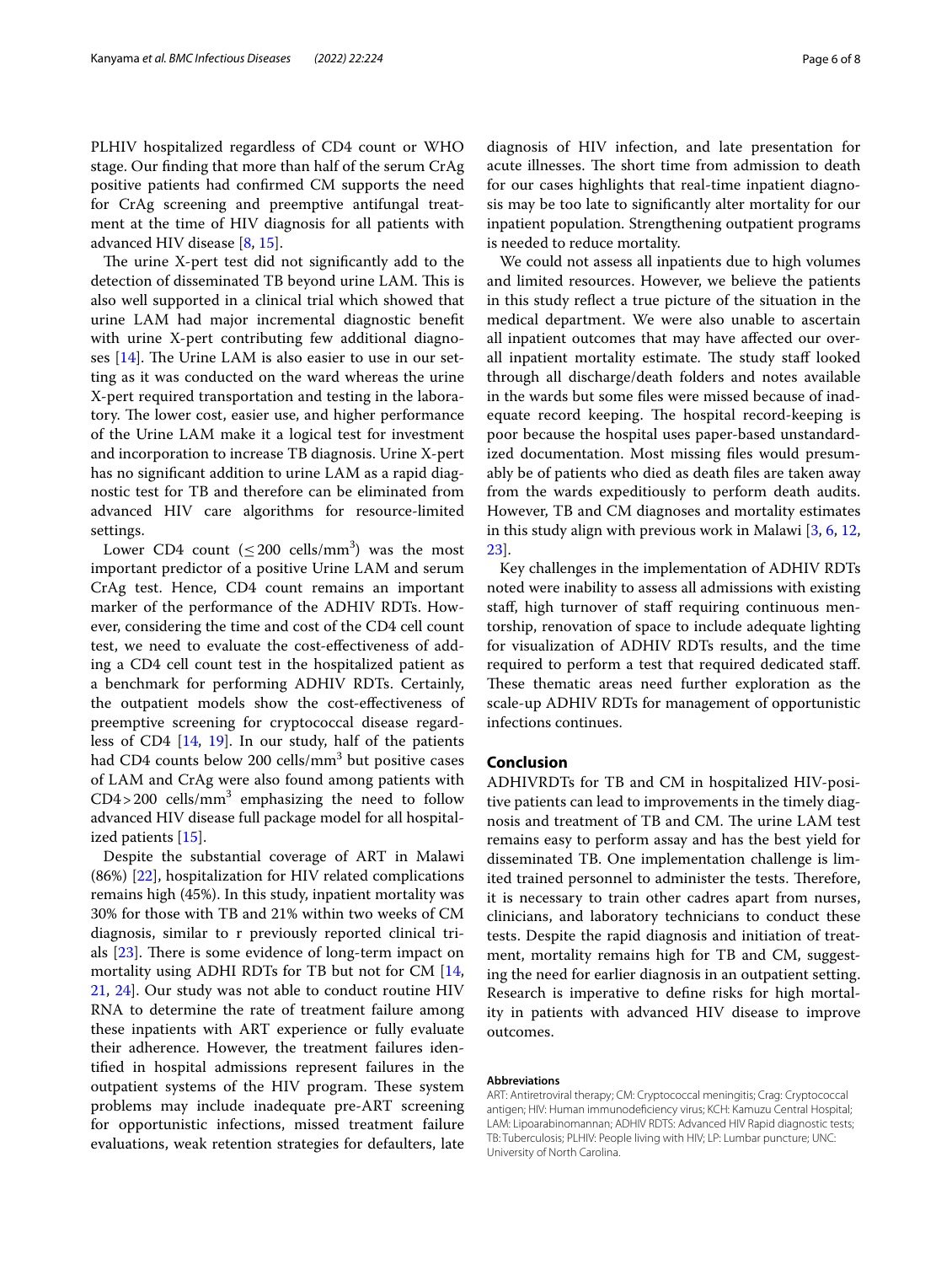#### **Acknowledgements**

We would like to thank Lighthouse Trust medical team, KCH for the provision of space and assisting with RDTS, Tom Heller for mentorship, and the study ward clerks for their support with data acquisition.

#### **Authors' contributions**

CK, MC, WK, and MCH—conception, design, analysis, and interpretation of data, drafting and revision of the drafts; EK, IS, BA, and CC—conception and acquisition of data; JN—acquisition of data and supervision of medical staf. All authors read and approved the fnal manuscript.

#### **Funding**

This project was funded by CFAR Developmental Award GRANT NUMBER: P30A150410. The writing of the manuscript was supported by Malawi HIV Implementation Research Scientist Training (MHIRST) program. (5D43TW010060, Fogarty International Centre).

#### **Availability of data and materials**

The full data set supporting the conclusions of this article is held by the corresponding author and can be made available on request. Email: ckanyma@ med.unc.edu.

#### **Declarations**

#### **Ethics approval and consent to participate**

Ethics approval was obtained from the Malawi National Health Science Research Committee and the University of North Carolina Medical School institutional review board. Written informed consent was obtained from all participants of the guardian if the patient was incapacitated. This study and all methods were performed by the Declaration of Helsinki.

#### **Consent for publication**

Not applicable.

#### **Competing interests**

The authors declare that they have no competing interests.

#### **Author details**

<sup>1</sup>The University of North Carolina Project-Malawi, Tidziwe Centre, Private Bag A-104, Lilongwe, Malawi. <sup>2</sup> Kamuzu Central Hospital, Ministry of Health, P.0 Box 149, Lilongwe, Malawi. <sup>3</sup> Partners In Hope, P.O Box 302, Lilongwe, Malawi.<br><sup>4</sup>Lighthoure Trust, Kamuzu Contral Hospital, P.O. Box 106, Lilongwe, Malawi. Lighthouse Trust, Kamuzu Central Hospital, P.O Box 106, Lilongwe, Malawi.

## Received: 30 September 2021 Accepted: 28 February 2022

#### **References**

- <span id="page-6-0"></span>1. Reniers G, Slaymaker E, Nakiyingi-Miiro J, Nyamukapa C, Crampin AC, Herbst K, et al. Mortality trends in the era of antiretroviral therapy: evidence from the Network for Analysing Longitudinal Population based HIV/AIDS data on Africa (ALPHA). AIDS. 2014;28(Suppl 4):S533-542.
- <span id="page-6-11"></span>2. Palella FJ, Baker RK, Moorman AC, Chmiel JS, Wood KC, Brooks JT, et al. Mortality in the highly active antiretroviral therapy era: changing causes of death and disease in the HIV outpatient study. J Acquir Immune Defc Syndr. 2006;43(1):27–34.
- <span id="page-6-2"></span>3. Matoga MM, Rosenberg NE, Stanley CC, LaCourse S, Munthali CK, Nsona DP, et al. Inpatient mortality rates during an era of increased access to HIV testing and ART: a prospective observational study in Lilongwe, Malawi. PLoS ONE. 2018;13(2): e0191944.
- <span id="page-6-9"></span>4. Wajanga BM, Webster LE, Peck RN, Downs JA, Mate K, Smart LR, et al. Inpatient mortality of HIV-infected adults in sub-Saharan Africa and possible interventions: a mixed methods review. BMC Health Serv Res. 2014;3(14):627.
- <span id="page-6-1"></span>5. Carmona S, Bor J, Nattey C, Maughan-Brown B, Maskew M, Fox MP, et al. Persistent high burden of advanced HIV disease among patients seeking care in South Africa's National HIV Program: data from a nationwide laboratory cohort. Clin Infect Dis. 2018;66(suppl\_2):S111–7.
- <span id="page-6-3"></span>6. Akinkuotu A, Roemer E, Richardson A, Namarika DC, Munthali C, Bahling A, et al. In-hospital mortality rates and HIV: a medical ward review, Lilongwe, Malawi. Int J STD AIDS. 2011;22(8):465–70.
- <span id="page-6-4"></span>7. Cox JA, Lukande RL, Nelson AM, Mayanja-Kizza H, Colebunders R, Van Marck E, et al. An autopsy study describing causes of death and comparing clinico-pathological fndings among hospitalized patients in Kampala, Uganda. PLoS ONE. 2012;7(3): e33685.
- <span id="page-6-19"></span>8. Martinson NA, Karstaedt A, Venter WDF, Omar T, King P, Mbengo T, et al. Causes of death in hospitalized adults with a premortem diagnosis of tuberculosis: an autopsy study. AIDS. 2007;21(15):2043–50.
- <span id="page-6-5"></span>9. Wong EB, Omar T, Setlhako GJ, Osih R, Feldman C, Murdoch DM, et al. Causes of death on antiretroviral therapy: a post-mortem study from South Africa. PLoS ONE. 2012;7(10): e47542.
- <span id="page-6-6"></span>10. Karat AS, Omar T, von Gottberg A, Tlali M, Chihota VN, Churchyard GJ, et al. Autopsy prevalence of tuberculosis and other potentially treatable infections among adults with advanced HIV enrolled in outpatient care in South Africa. PLoS ONE. 2016;11(11): e0166158.
- <span id="page-6-7"></span>11. Gupta RK, Lucas SB, Fielding KL, Lawn SD. Prevalence of tuberculosis in post-mortem studies of HIV-infected adults and children in resource-limited settings: a systematic review and meta-analysis. AIDS. 2015;29(15):1987–2002.
- <span id="page-6-8"></span>12. Burke R, Henrion M, Mallewa J, Masamba L, Kalua T, Khundi M, et al. Incidence of HIV-related hospital admission and inpatient mortality in Malawi (2012–2019): a population cohort study. SSRN Electron J. 2020. <https://doi.org/10.2139/ssrn.3751320>.
- <span id="page-6-10"></span>13. LaCourse SM, Chester FM, Matoga M, Munthali C, Nsona D, Haac B, et al. Implementation and operational research: implementation of routine counselor-initiated opt-out HIV testing on the adult Medical Ward at Kamuzu Central Hospital, Lilongwe, Malawi. J Acquir Immune Defc Syndr. 2015;69(1):e31-35.
- <span id="page-6-12"></span>14. Gupta-Wright A, Corbett EL, van Oosterhout JJ, Wilson D, Grint D, Alufandika-Moyo M, et al. Rapid urine-based screening for tuberculosis in HIV-positive patients admitted to hospital in Africa (STAMP): a pragmatic, multicentre, parallel-group, double-blind, randomised controlled trial. Lancet. 2018;392(10144):292–301.
- <span id="page-6-13"></span>15. Guidelines for managing advanced HIV disease and rapid initiation of antiretroviral therapy. Geneva: World Health Organization; 2017. (WHO Guidelines Approved by the Guidelines Review Committee). [http://](http://www.ncbi.nlm.nih.gov/books/NBK475977/) [www.ncbi.nlm.nih.gov/books/NBK475977/](http://www.ncbi.nlm.nih.gov/books/NBK475977/). Accessed 6 Aug 2020.
- <span id="page-6-14"></span>16. Jarvis JN, Harrison TS, Lawn SD, Meintjes G, Wood R, Cleary S. Cost efectiveness of cryptococcal antigen screening as a strategy to prevent HIV-associated cryptococcal meningitis in South Africa. PLoS ONE. 2013;8(7): e69288.
- <span id="page-6-15"></span>17. Chipungu C, Veltman JA, Jansen P, Chiliko P, Lossa C, Namarika D, et al. Feasibility and acceptability of cryptococcal antigen screening and prevalence of cryptocococcemia in patients attending a resourcelimited HIV/AIDS Clinic in Malawi. J Int Assoc Provid AIDS Care. 2015;14(5):387–90.
- <span id="page-6-16"></span>18. Pathmanathan I, Pasipamire M, Pals S, Dokubo EK, Preko P, Ao T, et al. High uptake of antiretroviral therapy among HIV-positive TB patients receiving co-located services in Swaziland. PLoS ONE. 2018;13(5): e0196831.
- <span id="page-6-17"></span>19. Herce ME, Morse J, Luhanga D, Harris J, Smith HJ, Besa S, et al. Integrating HIV care and treatment into tuberculosis clinics in Lusaka, Zambia: results from a before-after quasi-experimental study. BMC Infect Dis. 2018;18(1):536.
- <span id="page-6-18"></span>20. Ford N, Shubber Z, Jarvis JN, Chiller T, Greene G, Migone C, et al. CD4 cell count threshold for cryptococcal antigen screening of HIV-infected individuals: a systematic review and meta-analysis. Clin Infect Dis. 2018;66(suppl\_2):S152–9.
- <span id="page-6-22"></span>21. Wake RM, Govender NP, Omar T, Nel C, Mazanderani AH, Karat AS, et al. Cryptococcal-related mortality despite fuconazole preemptive treatment in a cryptococcal antigen screen-and-treat program. Clin Infect Dis. 2020;70(8):1683–90.
- <span id="page-6-20"></span>22. HIV and AIDS in Malawi. Avert. 2015. [https://www.avert.org/profession](https://www.avert.org/professionals/hiv-around-world/sub-saharan-africa/malawi) [als/hiv-around-world/sub-saharan-africa/malawi.](https://www.avert.org/professionals/hiv-around-world/sub-saharan-africa/malawi) Accessed 7 May 2021.
- <span id="page-6-21"></span>23. Molloy SF, Kanyama C, Heyderman RS, Loyse A, Kouanfack C, Chanda D, et al. Antifungal combinations for treatment of cryptococcal meningitis in Africa. N Engl J Med. 2018;378(11):1004–17.